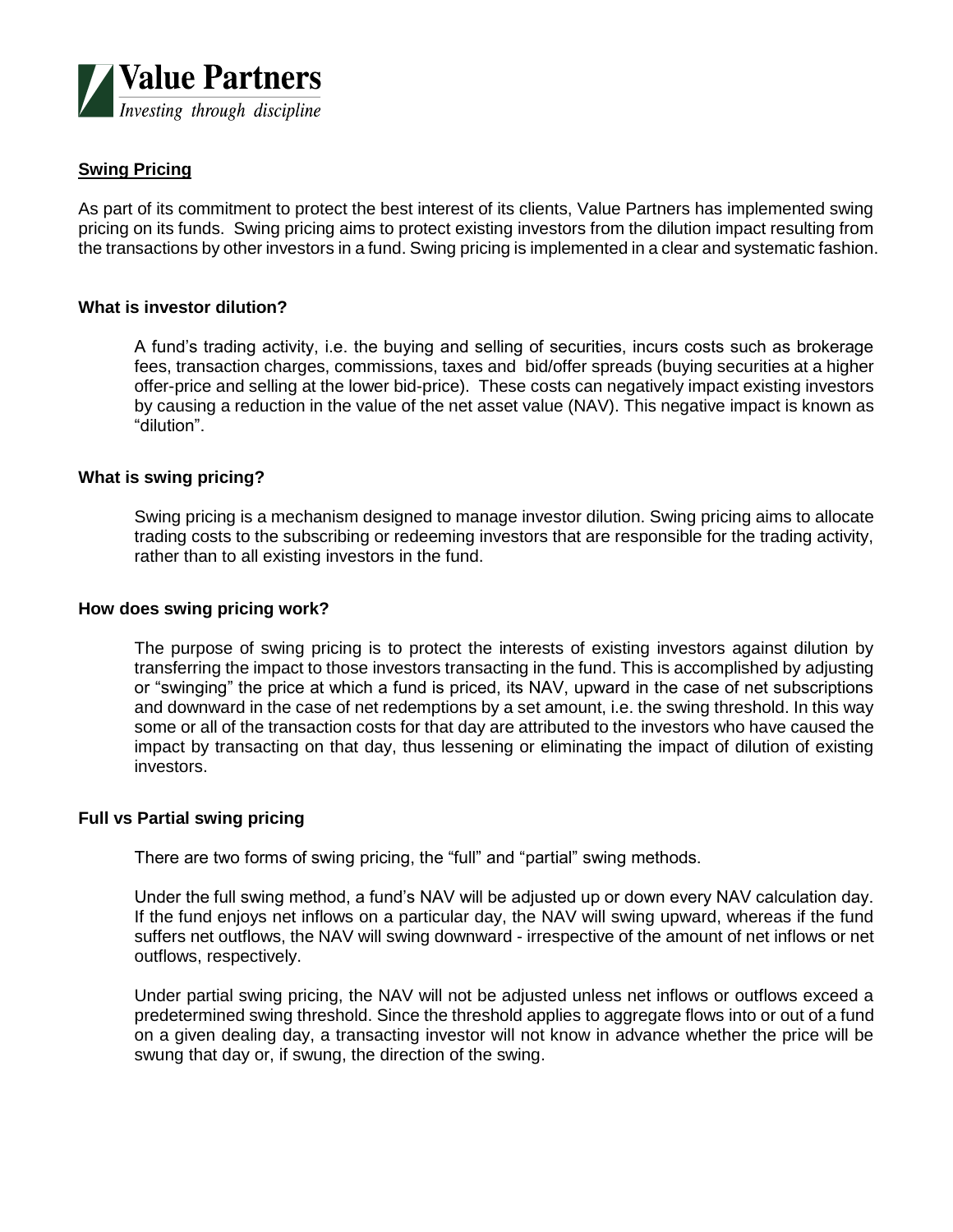# **How are the swing factor and swing threshold determined?**

The swing factor for a fund is determined by a swing pricing governance committee to ensure the appropriate level of protection. The committee will analyse the bid/offer spreads, transaction costs and potential taxes for each market in which the portfolio of the relevant funds invest in order to determine the appropriate level of the swing factor. This means that the swing factor will vary from one fund to another, depending on the asset class(es), the geographical focus of the fund, etc.

The swing threshold is set by the committee at a level that will achieve the protection for existing investors while at the same time minimising NAV volatility by ensuring that the NAV per share does not swing where the dilution impact on the fund would be of a level considered so immaterial to existing investors.

Once the committee has determined the swing factor it is passed to the fund' Custodian or Trustee who checks the rate is reasonable before applying the adjustment. For funds that allow a swing factor to be increased beyond the range expected in normal circumstances, an additional control check is introduced whereby the manager or directors of the fund need to review the factor and approve it.

## **Is swing pricing applied in additional to market level fair valuation?**

Yes. Swing pricing does not form part of the fair valuation and will be carried in addition to the fair valuation policy as appropriate.

#### **Impacts on investors**

|                                              | <b>Net subscriptions</b><br>above Swing<br><b>Threshold</b><br><b>NAV price swings</b><br>upward                                             | Net subscriptions/<br>redemptions below<br><b>Swing Threshold</b><br><b>NAV price not adjusted</b>   | <b>Net redemptions above</b><br><b>Swing Threshold</b><br><b>NAV price swings</b><br>downward                               |
|----------------------------------------------|----------------------------------------------------------------------------------------------------------------------------------------------|------------------------------------------------------------------------------------------------------|-----------------------------------------------------------------------------------------------------------------------------|
| <b>Subscribing</b><br>investor               | Subscribing investor<br>pays estimated<br>transaction costs by<br>subscribing in at a<br>higher swung NAV<br>(example below).                | Transaction costs deemed<br>immaterial. No additional<br>costs passed on to<br>subscribing investor. | Subscribing investor (on<br>a day where there are<br>net redemptions)<br>benefits from subscribing<br>at a lower swung NAV. |
| Redeeming<br>investor                        | Redeeming investor (on<br>a day when there are<br>net subscriptions)<br>benefits from redeeming<br>at a higher swung NAV<br>(example below). | Transaction costs deemed<br>immaterial. No additional<br>costs passed on to<br>redeeming investor.   | Redeeming investor<br>pays estimated<br>transaction costs via<br>redeeming out at a lower<br>swung NAV.                     |
| <b>Investors</b><br>remaining in the<br>fund | <b>Estimated transaction</b><br>costs borne by dealing<br>investors. No material<br>impact on remaining<br>investors.                        | Transaction costs deemed<br>immaterial. No material<br>impact on remaining<br>investors.             | Estimated transaction<br>costs borne by dealing<br>investors. No material<br>impact on remaining<br>investors.              |